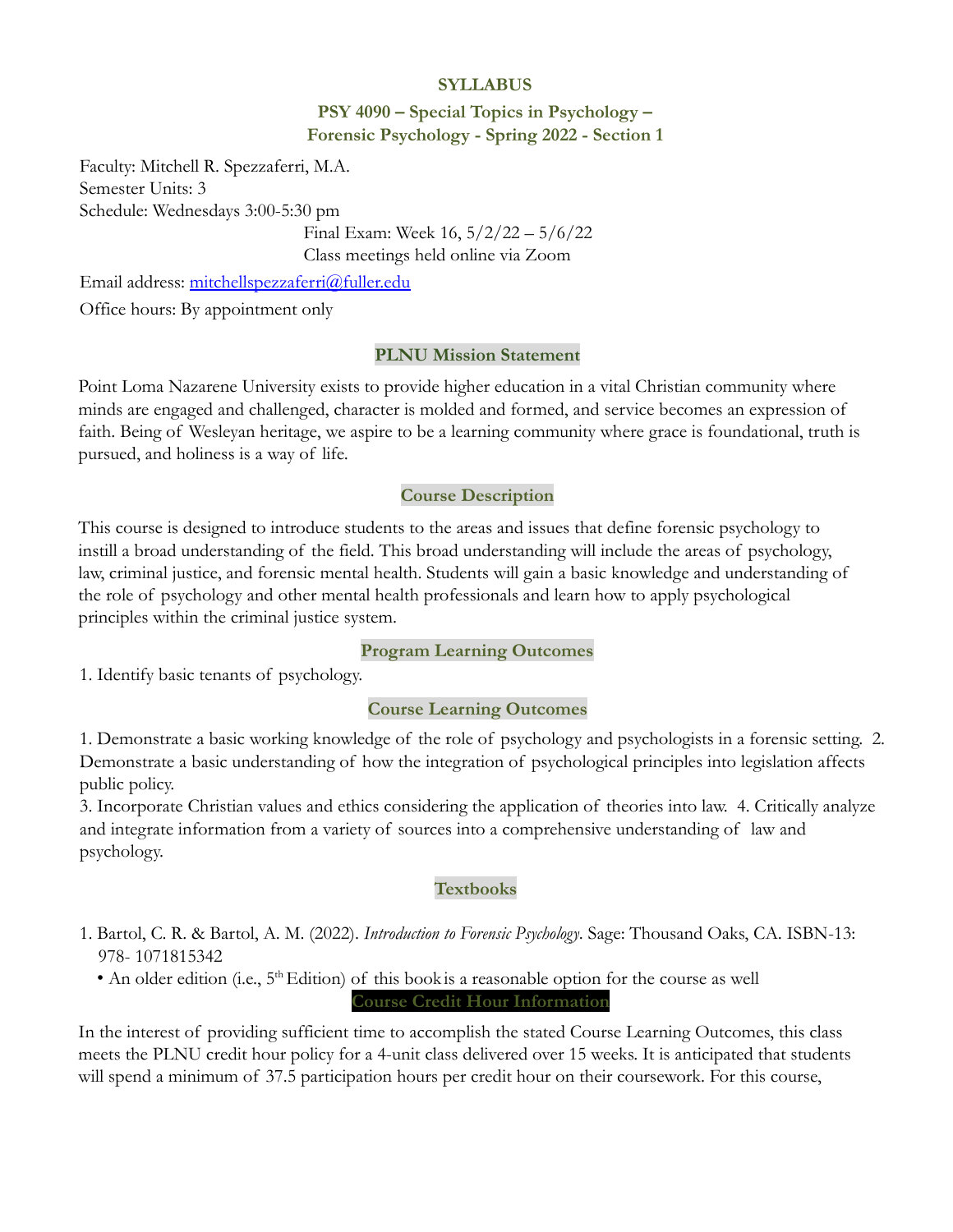students will spend an estimated 150 total hours meeting the course learning outcomes. The time estimations are provided in the Canvas modules.

#### **Attendance**

Regular and punctual attendance at all **synchronous** class sessions is considered essential to optimum academic achievement. If the student is absent for more than 10 percent of class sessions (virtual or face-to face), the faculty member will issue a written warning of de-enrollment. If the absences exceed 20 percent, the student may be de-enrolled without notice until the university drop date or, after that date, receive the appropriate grade for their work and participation. In some courses, a portion of the credit hour content will be delivered **asynchronously**, and attendance will be determined by submitting the assignments by the posteddue dates. See Academic Policies in the Undergraduate Academic Catalog. If absences exceed these limits butare due to university excused health issues, an exception will be granted.

# **I. Grading**

A minimum of 50% is needed to pass the course. The final grade will be computed on the following

basis: • 20% Weekly Journal Entries and Replies

- 10% Attendance and Participation
- 20% Midterm Exam
- 30% Forensic Research Topic Paper
- 20% Final Exam

Point Loma Nazarene University: Psychology Department, Academic Guides

# **DEPARTMENT FACULTY NORMAL CURVE GUIDES**

Z Score Percentage Score

| A              | 1.33           |
|----------------|----------------|
| $A-$           | 1              |
| $B+$           | 0.67           |
| Β              | 0.33           |
| $B-$           | $\overline{0}$ |
| $C+$           | $-0.33$        |
| $\overline{C}$ | $-1$           |
| $C-$           | $-1.33$        |
| $D+$           | $-1.67$        |
| D              | -2             |

|              | $-2.33$   |
|--------------|-----------|
| $\leftarrow$ | $<$ -2.33 |

| $A =$ | 93-100% | Total points |
|-------|---------|--------------|
| $A -$ | 90-92%  |              |
| $B +$ | 88-89%  |              |
| B     | 84-87%  |              |
| $B -$ | 80-83%  |              |
| $C +$ | 77-79%  |              |
| Ċ     | 70-76%  |              |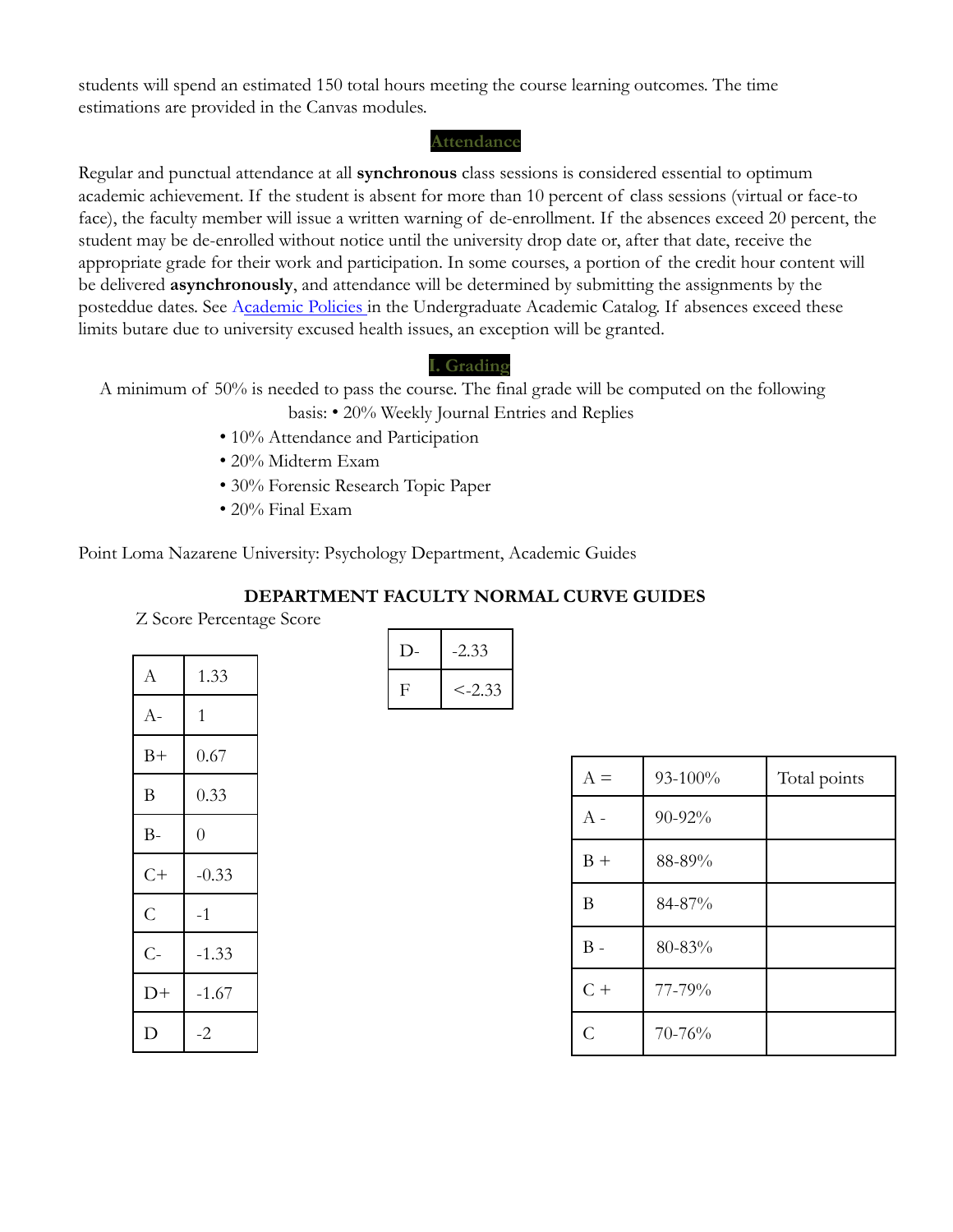| $C_{\iota}$ = |                 | $D -$ | $50 - 54\%$  |  |
|---------------|-----------------|-------|--------------|--|
| $D +$         |                 | F     | 49% or below |  |
| Ð             |                 |       |              |  |
|               | <b>Policies</b> |       |              |  |

If a student cannot take a test due to any circumstances the student needs to notify the professor prior to the examination (in person or by phone/email). Any missed exam will result in a **5% deduction** taken from the final grade of that exam (whether taken early or late).



# **Weekly Journal Entries and Replies**

Weekly journals are meant to cover material in class lectures, discussions, and assigned readings. The idea is to help the students integrate the information from class into real life scenarios. Each journal entry (250 words) is due at the beginning of class on Wednesday (3:00 PM) and two replies (100-150 words each) are due by Friday at 11:59 PM. There will be 12 given, 10 points each.

# **Class Attendance and Participation**

Course attendance is mandatory and a necessity to be successful in the course, especially given the online modality. Attendance will be taken at the beginning of each synchronous class session. It is vital that any excused absences be addressed before, if possible, or immediately after missing a class to avoid a loss of points. In addition, students are required to bring materials, notes, articles, etc. as outlined in the syllabus and to be prepared to engage and discuss them in class. This course is very discussion intensive, and students must come prepared to fully participate to make the most of their learning experience. Here are some requirements to help you make the most of our online, synchronous format:

# 1. Show up to Zoom on time.

- 2. Turn on camera and make sure your camera is turned on for the entire length of the class. 1. If you need to have camera turned off an email MUST be sent to me prior to class otherwise I will consider this an unexcused absence.
	- 2. Excused reasons for intermittent camera being off: need to use the restroom, may need to protect roommate.
- 3. Participate with professor and peers by unmuting OR using the chat.
- 4. Make sure you are in a quiet space (when possible) free of distractions.

a. Students will not get participation points if they are driving in a car, at work, etc. b. You should reserve this class time just like you would if you were in a face-to-face class.**Midterm**

# **and Final Exams**

The exams will cover information discussed in class lectures as well as the Bartol & Bartol text. Each exam is valued at 100 points.

# **Forensic Research Topic Paper**

There will be one topic paper assignment. This paper is mean to evaluate your ability to integrate your knowledge of psychological principles into current legal topics. A list of suggested topics and more information about this paper will be given both in class and on Canvas. As this is an upper-division psychology course, APA 7<sup>th</sup> edition standards will be strongly enforced – non-psychology students should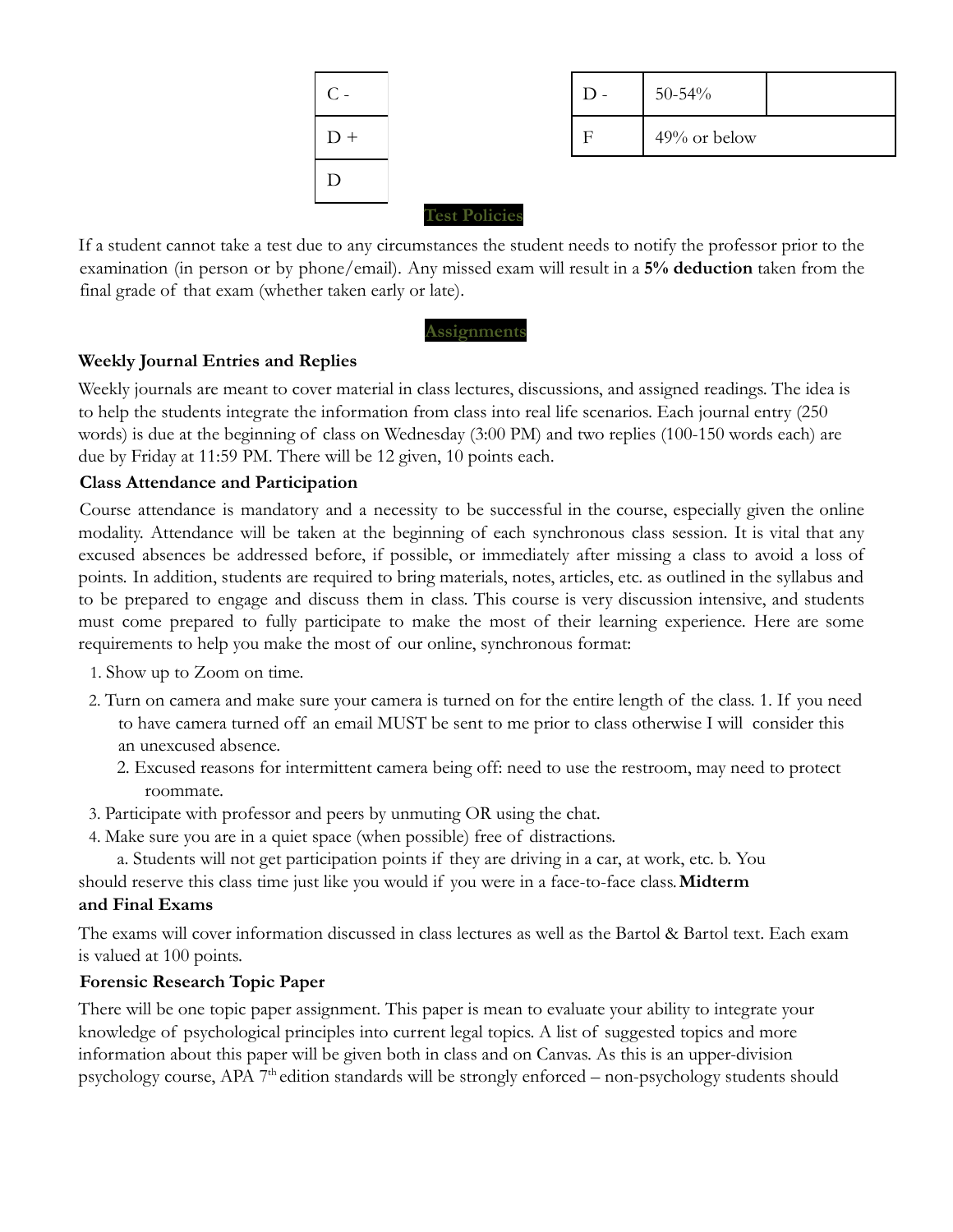write in this format as well and will be given resources to assist them. This paper is work 50 points. Research Paper Grading:

- Accuracy and comprehension of information (15 pts)
- Synthesis with textbook and journal materials (10 pts)
- Demonstrates need of research/problem needing tobe researched (5 pts)
- Outline and organization of paper (10 pts)
- Use of appropriate writing conventions (e.g., grammar,syntax, etc.) (5 pts)
- Adherence to APA requirements in writing and citations (5 pts)

**Late Policy**

Any missed or late assignments will result in a **5% deduction** taken from the final grade of that examor assignment. These deductions occur one time for each exam or assignment and are not cumulative by length of time. All late or missed work must be turned in by the last week of class **Friday by 11:59pm**), prior to final exams to receive credit.

### **State Authorization**

State authorization is a formal determination by a state that Point Loma Nazarene University is approved to conduct activities regulated by that state. In certain states outside California, Point Loma Nazarene University is not authorized to enroll online (distance education) students. If a student moves to another state after admission to the program and/or enrollment in an online course, continuation within the program and/or course will depend on whether Point Loma Nazarene University is authorized to offer distance education courses in that state. It is the student's responsibility to notify the institution of any change in his or her physical location. Refer to the map on State Authorization to view which states allow online (distance education) outside of California.

### **Use of Technology**

In order to be successful in the online environment, you'll need to meet the minimum technology and system requirements; please refer to the *Technology and System Requirements* information. Additionally, students are required to have headphone speakers compatible with their computer available to use. If a student needs technological resources, please contact student-tech-request@pointloma.edu.

Problems with technology do not relieve you of the responsibility of participating, turning in your assignments, or completing your class work.

### **Academic Accommodations**

While all students are expected to meet the minimum standards for completion of this course as established by the instructor, students with disabilities may require academic adjustments, modifications, or auxiliary aids/services. At Point Loma Nazarene University (PLNU), these students are requested to register with the Disability Resource Center (DRC), located in the Bond Academic Center (DRC@pointloma.edu or 619-849-2486). The DRC's policies and procedures for assisting such students in the development of an appropriate academic adjustment plan (AP) allows PLNU to comply with Section 504 of the Rehabilitation Act and the Americans with Disabilities Act. Section 504 prohibits discrimination against students with special needs and guarantees all qualified students' equal access to and benefits of PLNU programs and activities. After the student files the required documentation, the DRC, in conjunction with the student, will develop an AP to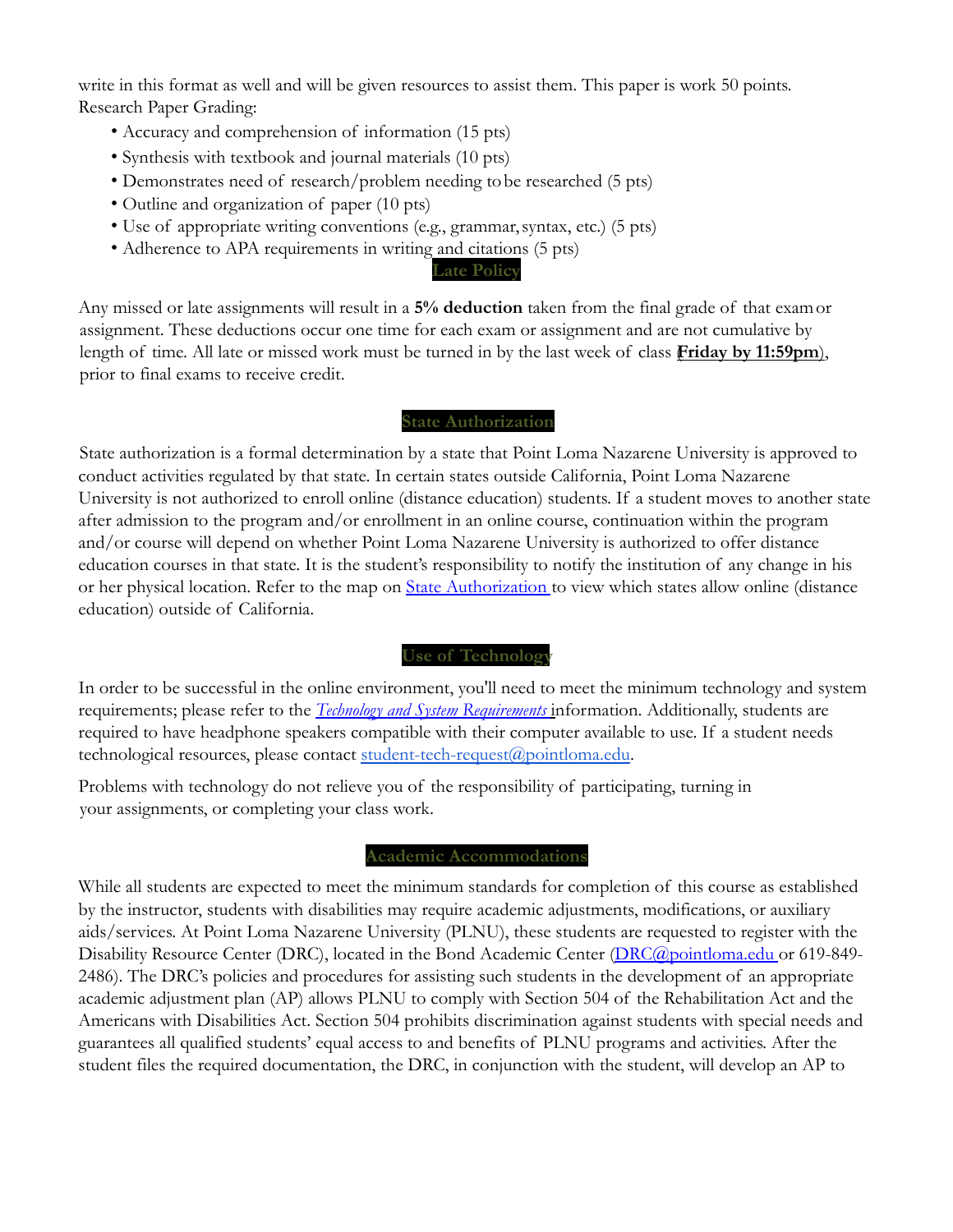meet that student's specific learning needs. The DRC will thereafter email the student's AP to all faculty who teach courses in which the student is enrolled each semester. The AP must be implemented in all such courses.

If students do not wish to avail themselves of some or all the elements of their AP in a particular course, itis the responsibility of those students to notify their professor in that course. PLNU highly recommends that DRC students speak with their professors during the first two weeks of each semester about the applicability of their AP in that course and/or if they do not desire to take advantage of some or all the elements of their AP in that course.

#### **Academic Dishonesty**

Students should demonstrate academic honesty by doing original work and by giving appropriate credit to the ideas of others. As stated in the university catalog, "Academic dishonesty is the act of presenting information, ideas, and/or concepts as one's own when they are the results of another person's creativity and effort. Such acts include plagiarism, copying of class assignments, and copying or other fraudulent behavior on

examinations. A faculty member who believes a situation involving academic dishonesty has been detected may assign a failing grade for a) that particular assignment or examination, and/or b) the course." See Academic Policies in the undergrad student catalog.

#### **Copyright Policy**

Point Loma Nazarene University, as a non-profit educational institution, is entitled by law to use materials protected by the US Copyright Act for classroom education. Any use of those materials outside the class may violate the law.

#### **FERPA Policy**

In compliance with federal law, neither PLNU student ID nor social security number should be used in publicly posted grades or returned sets of assignments without student written permission. This class will meet the federal requirements by (each faculty member choose one strategy to use: distributing all grades and papers individually; requesting and filing written student permission; or assigning each student a unique class ID number not identifiable on the alphabetic roster.). Also, in compliance with FERPA, you will be the only person given information about your progress in this class unless you have designated others to receive it in the "Information Release" section of the student portal. See Policy Statements in the undergrad student catalog.

### **Final Exam**

Successful completion of this class requires taking the final examination on its scheduled day. The final examination schedule is posted on the Class Schedules site. No requests for early examinations or alternative days will be approved. In the rare case that a student is scheduled for more than three (3) final examinations on the same day, the student is authorized to contact each professor to work out an alternative timefor <u>one</u> of those examinations. This professor needs to be contacted at least 2 weeks prior to finals for any and such arrangements.

**Course Schedule**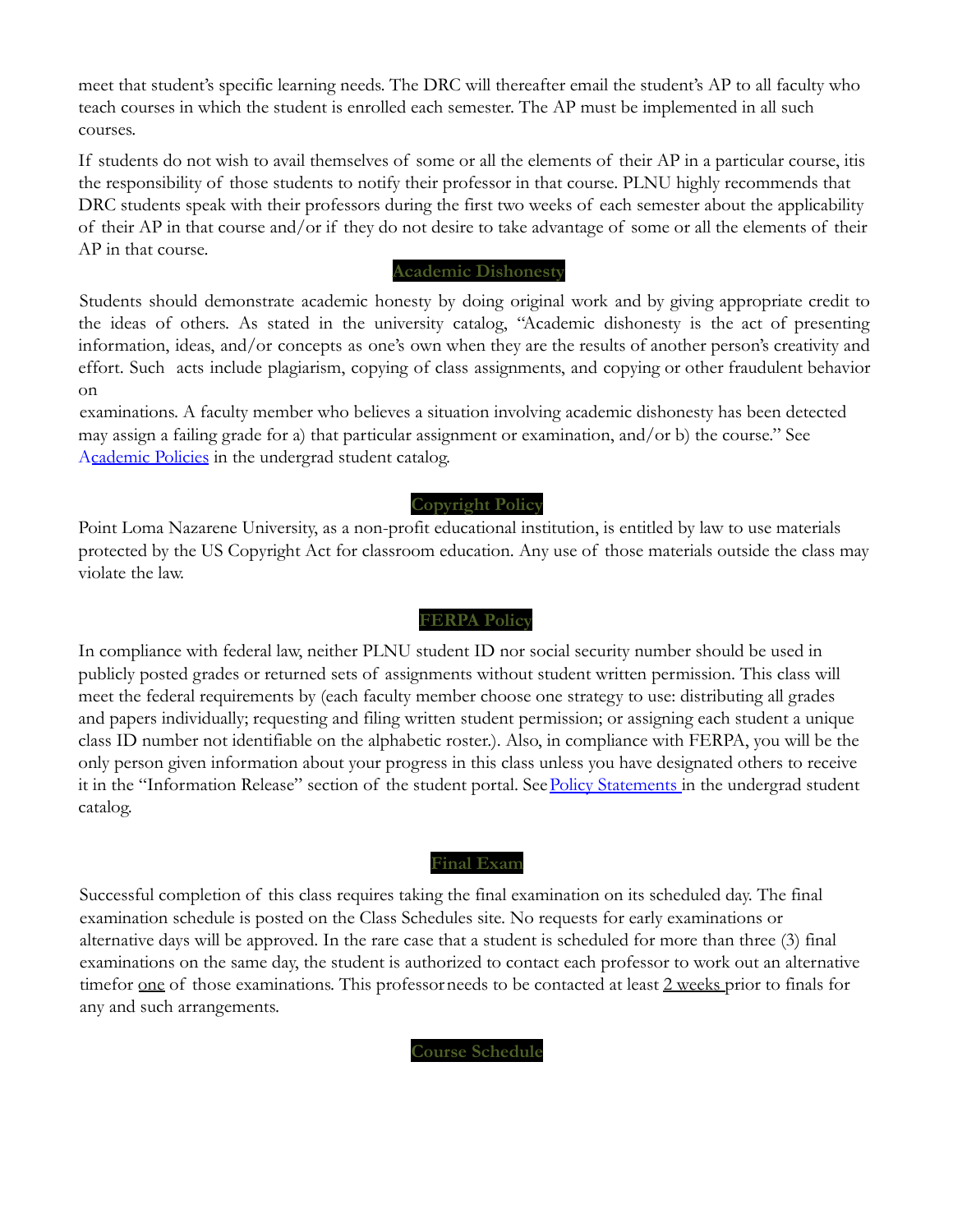This syllabus is not a contract. It is designed to help you organize your study and meet the requirements of the course. Professor reserves the right to make changes from time to time.

**Note:** Given the hybrid and online modalities being used in the 2021-2022 academic year, the content of the course schedule and assignments will be posted in Canvas.

| 1              | 1/11/22 | T     | Spring Semester Starts                                                           |
|----------------|---------|-------|----------------------------------------------------------------------------------|
| 1              | 1/12/22 | W     | Introduction to Course/Syllabus<br>B&B Ch. 1 Introduction to Forensic Psychology |
| $\overline{c}$ | 1/19/22 | W     | B&B Ch. 2 Police and Public Safety<br>Psychology Journal 1                       |
| 3              | 1/26/22 | W     | B&B Ch. 3 Psychology of Investigations<br>Journal 2                              |
| $\overline{4}$ | 2/2/22  | W     | B&B Ch. 4 Consulting and Testifying<br>Journal 3                                 |
| 5              | 2/9/22  | W     | B&B Ch. 5 Consulting with Criminal<br>Courts Journal 4                           |
| $\overline{6}$ | 2/16/22 | W     | B&B Ch. 6 Family Law & Civil Litigation<br>Journal 5                             |
| 7              | 2/21/22 | M     | Submit research topic proposal                                                   |
| 7              | 2/23/22 | W     | B&B Ch. 7 Dev. Of Delinquent & Criminal<br>Behavior Journal 6                    |
| 8              | 2/28/22 | $M-F$ | <b>MIDTERM EXAM</b>                                                              |
| 9              | 3/7/22  | $M-F$ | <b>SPRING BREAK - NO CLASS</b>                                                   |
| 10             | 3/16/22 | W     | B&B Ch. 8 Psychology of Violence &<br>Intimidation Journal 7                     |
| 11             | 3/21/22 | M     | Two research articles due                                                        |
| 11             | 3/23/22 | W     | B&B Ch. 9 Psychology of Sexual<br>Behavior Journal 8                             |
| 12             | 3/30/22 | W     | B&B Ch. 10 For. Psych. & Victims of<br>Crime Journal 9                           |
| 13             | 4/4/22  | M     | Research paper outline due                                                       |

**Week Date Day Assignment Due**